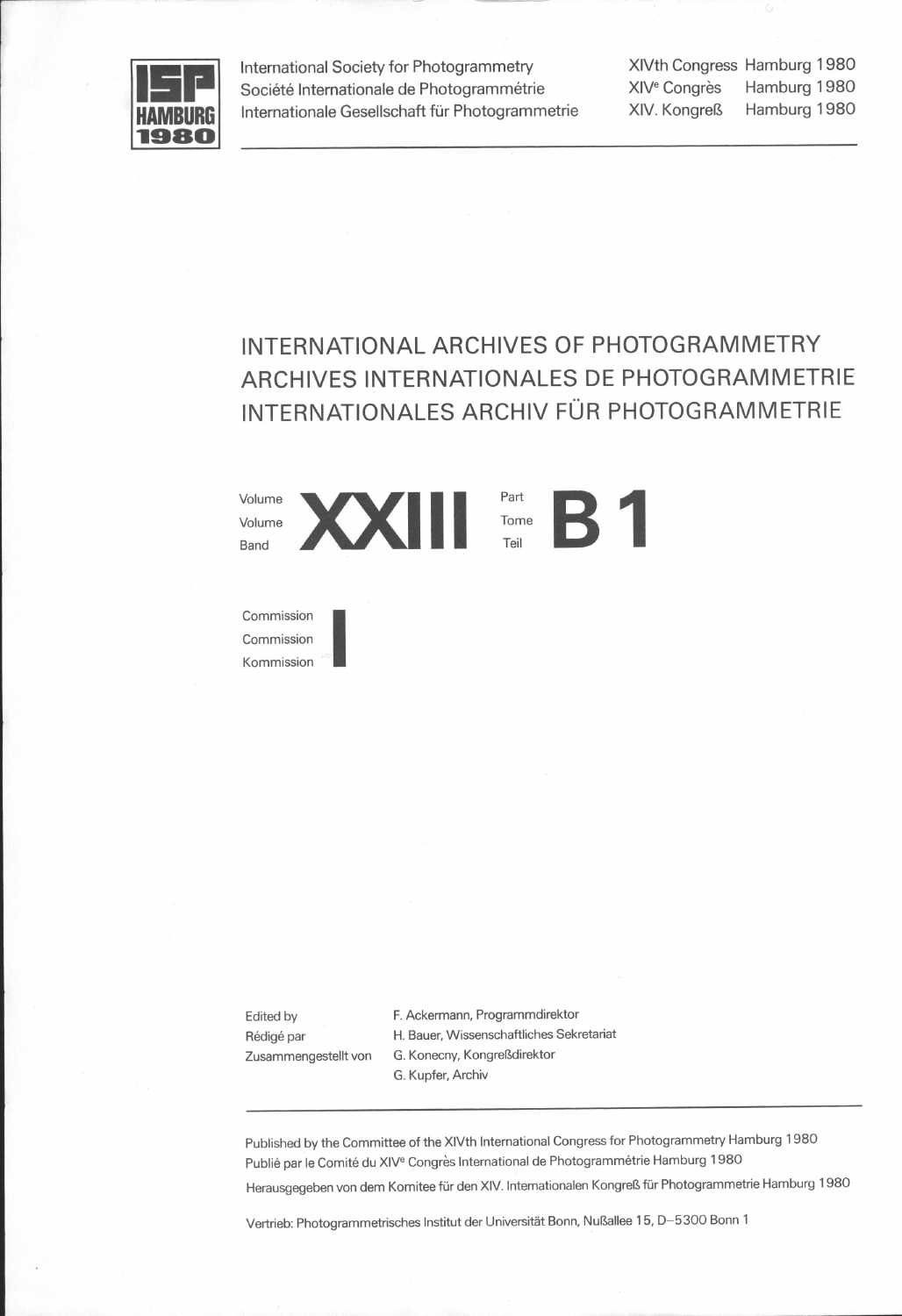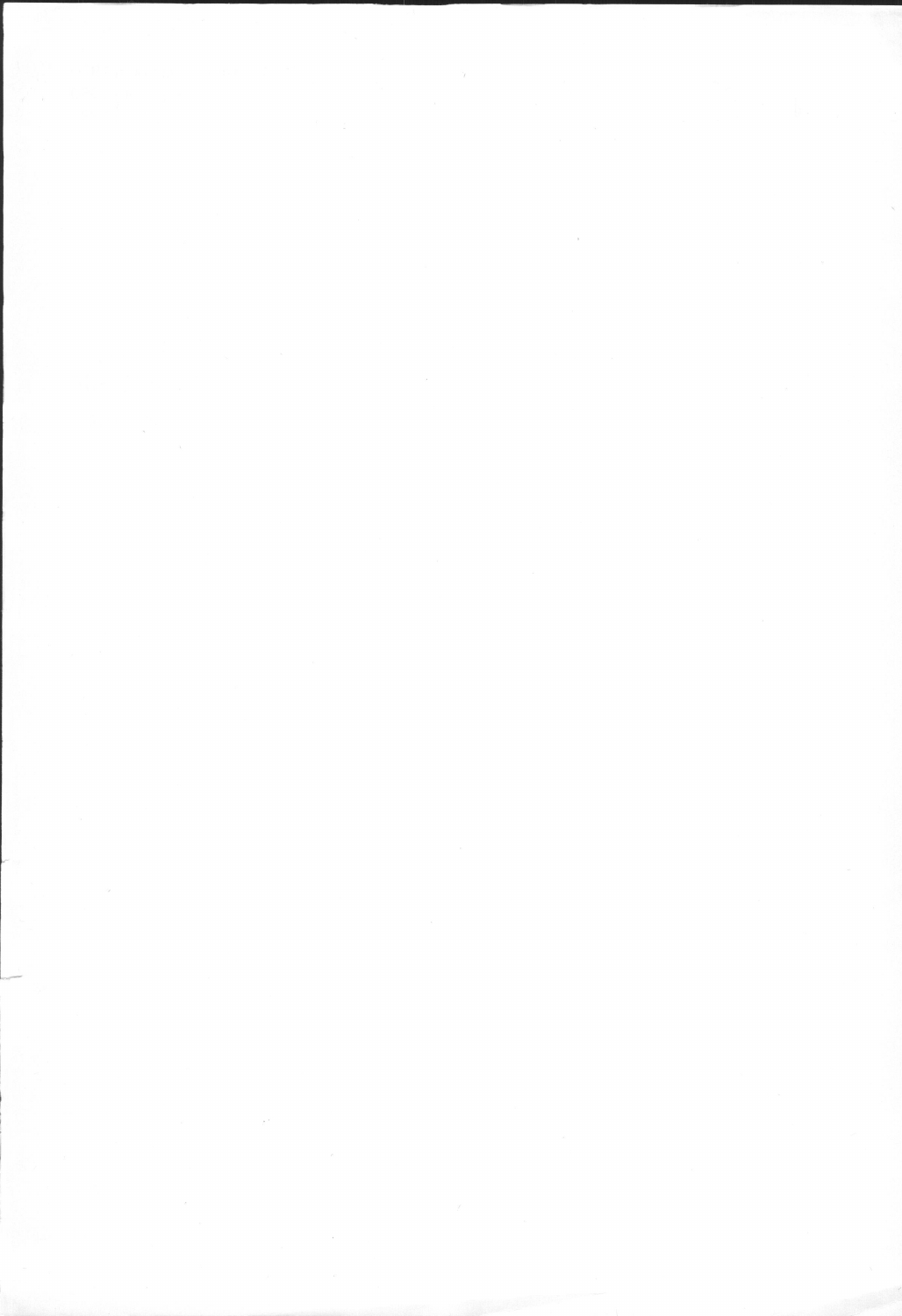## COMMISSION I

## Primary Data Acquisition

| CONTENTS/INHALT/CONTENT                 |                                                                                                                                                                       | PAGE/SEITE |
|-----------------------------------------|-----------------------------------------------------------------------------------------------------------------------------------------------------------------------|------------|
| ALBOTA, M.                              | Aspects Concernant 1'Etalonnage des<br>Enregistrements Aeriens et Spatiaux<br>de Teledetection                                                                        | 1          |
| BOREL, D.                               | L'Exploitation des Donnees Landsat au<br>CNES Controle Qualite des Prodiuts<br><b>Elabores</b>                                                                        | 6          |
| BROSSIER, M.R.                          | Communication sur l'Emploi du Systeme<br>Trident a l'I.G.N.                                                                                                           | 15         |
| BROSSIER, M. R.                         | Communication sur le Systeme APR-Laser<br>de 1'I.G.N.                                                                                                                 | 25         |
| HIRAI, T., KANEKO, J.                   | Total System of Evaluating Aerial Survey<br>Cameras of G.S.I.                                                                                                         | 34         |
| HOFMANN, 0.<br>HOFMANN, M., MEIBNER, D. | Ein Modulares, Opto-Elektronisches, Multi-<br>spektrales Satellitenbild-Aufnahme-System<br>(MOMS) von MBB                                                             | 42         |
| ILJIN, $V. B.,$<br>AFREMOV, V. G.       | Aerial Cameras of the TES Type Used for<br>Topographic Surveying                                                                                                      | 50         |
| JUHL, J.                                | Camera Calibration North Greenland                                                                                                                                    | 57         |
| MAUELSHAGEN, L.                         | Simultane Bestimmung von Verzeichnungs-<br>parametern für Verschiedene Kammern durch<br>Bündelausgleichung                                                            | 64         |
| MEIER, H.-K.                            | Über den Gegenwärtigen Stand Aerophoto-<br>grammetrischer Aufnahmesysteme                                                                                             | 74         |
| MERTENS, L. E.                          | In-Water Photogrammetry                                                                                                                                               | 85         |
| NAUDIN, P.                              | Analyse Topographique Contribuant aux<br>Opérations de Sélection des Emulsions<br>Destinées à être Utilisées à Bord de<br>SPACELAB                                    | 95         |
| LAIHO, A.                               | NOUKKA, P., SAVOLAINEN, A. An Empirical Study of the Visibility of<br>Targets                                                                                         | 105        |
| ROMANO, V.,<br>TRIGLIA, P.              | Méthode Analogique-Digitale pour la Détermi-<br>nation du contenu agricole d'une Zone d'Etude<br>en Province de Ravenna (Italie) à Travers des<br>Données MSS Landsat | 114        |